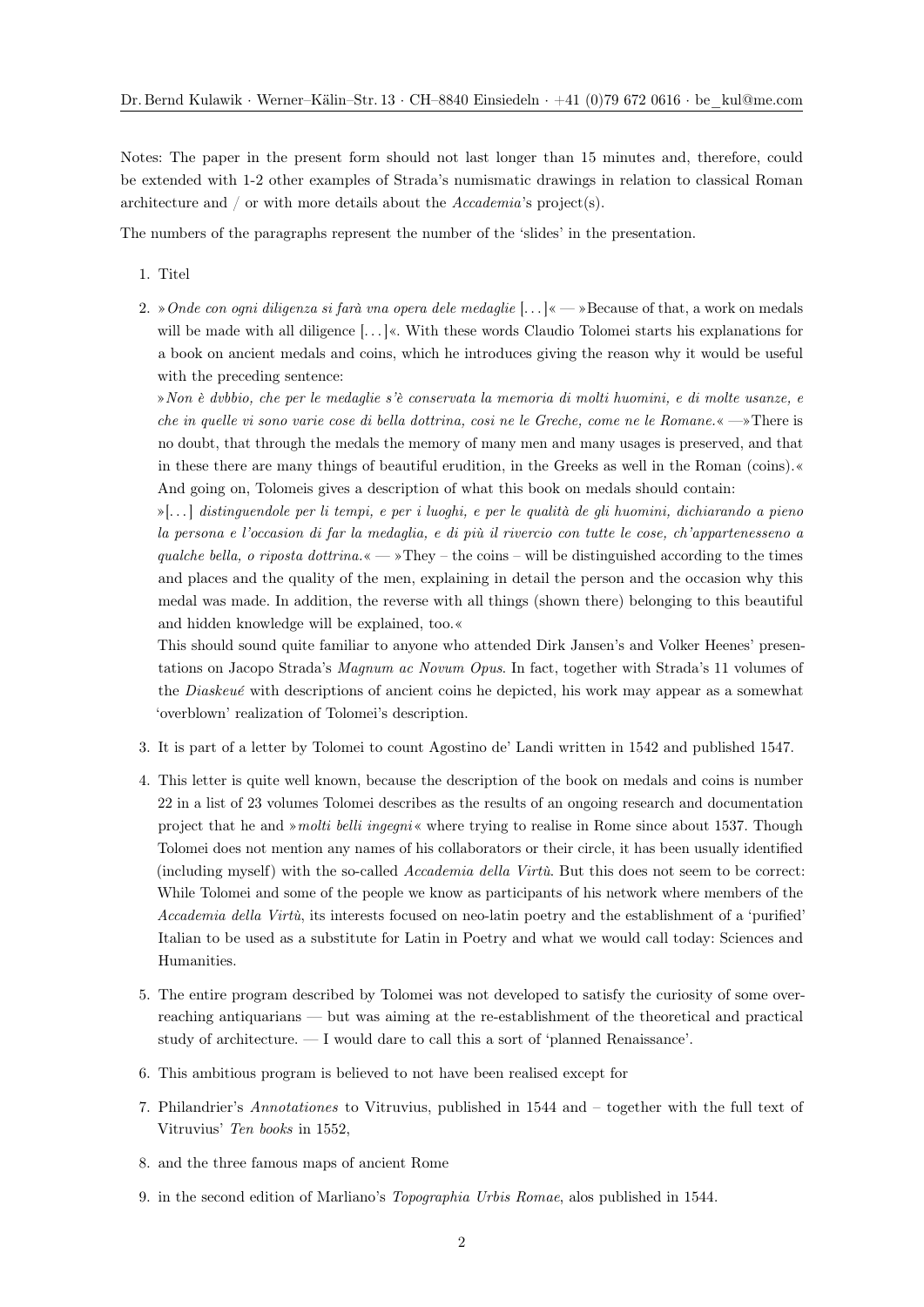- 10. This book bears the impressum of the Dorico brothers, rather famous for their innovative music prints, where these brothers call themselves *Academiæ Romanæ Impreßorum*. And this general name seems to be the correct identification of Tolomei's circle or network, because some of its members already had been members of the *Accademia Romana* founded by Pomponie Leto in 1464 which ended in the *Sacco di Roma* in 1527.
- 11. In the meantime, we may add to the results of this *Accademia*'s work also some manuscript sources: the so-called *Codices Coburgensis* (Veste Coburg, Germany) and *Pighianus* (Berlin) containing very precise drawings after ancient reliefs,
- 12. and the six (or even more) volumes with Latin inscriptions by Jean Matal in the Vatican Library.
- 13. But Tolomei's list still does not look very empty . . .
- 14. We may now add even a large group of anonymous architectural drawings centered around the so-called *Codex Destailleur D* in Berlin: These more than 700 sheets with more than 3'200 single drawings,
- 15. by the way, are the results of the most comprehensive and most detailed measurements of the largest campaign ever undertaken in Rome.
- 16. Just one example for the precision of this measurements: They draftsmen realised that the groundplan of the Colosseum is *not* a perfect oval or ellipse – a fact that did not find recorded in any publication before 1993.
- 17. While Tolomei's outline may be quite an impressive program, modern research saw no reason to assume that there might be other printed books or manuscript sources relatable to the *Accademia*'s *publishing* project (which was not a research project) — even though Tolomei clearly says that the work load would be divided among many persons and, therefore, that there was *no doubt* that it could be finished in *less than three years*! — Was Tolomei lying to count de' Landi – whom he tried to win as a financial supporter – and to the readers of his printed letters? I don't think so.
- 18. In fact, a number of books, among them some of the most important of their respective modern disciplines, and large groups of manuscript sources and drawings were created by persons closely interrelated to each other and to the *Accademia* for some time between 1537 and 1555.
- 19. While it does not seem that the *Accademia*'s project was realised *exactly* the way Tolomei described it in 1542, the close resemblance of many books and other manuscript sources to his description – books and sources that were created collaboratively by persons who belonged to the *Accademia*'s network – may be more than just a coincidence.
- 20. The list of persons who did not only know each other but maintained close contacts and often worked collaboratively together, looks like a *Who-is-Who?* of Roman and European antiquarianism from the middle and second half of the 16th century. — So: How do Jacopo Strada and his numismatic works fit into this picture, and which traces would allow as to assume that they may have some connection to the *Accademia*'s project?
- 21. Strada lived in Rome from the end of 1553 to 1555. On his way back to Germany he stopped in Mantova and Venice and brought to main works by Onofrio Panvinio, a self-declared student of Jean Matal, to print. In his introductions he mentions that he was invited to participate in the *Accademia* when arriving in Rome, and he lists representatives of 20 different disciplines – always in the plural form – who took part in the meetings of the *eruditissima Accademia*.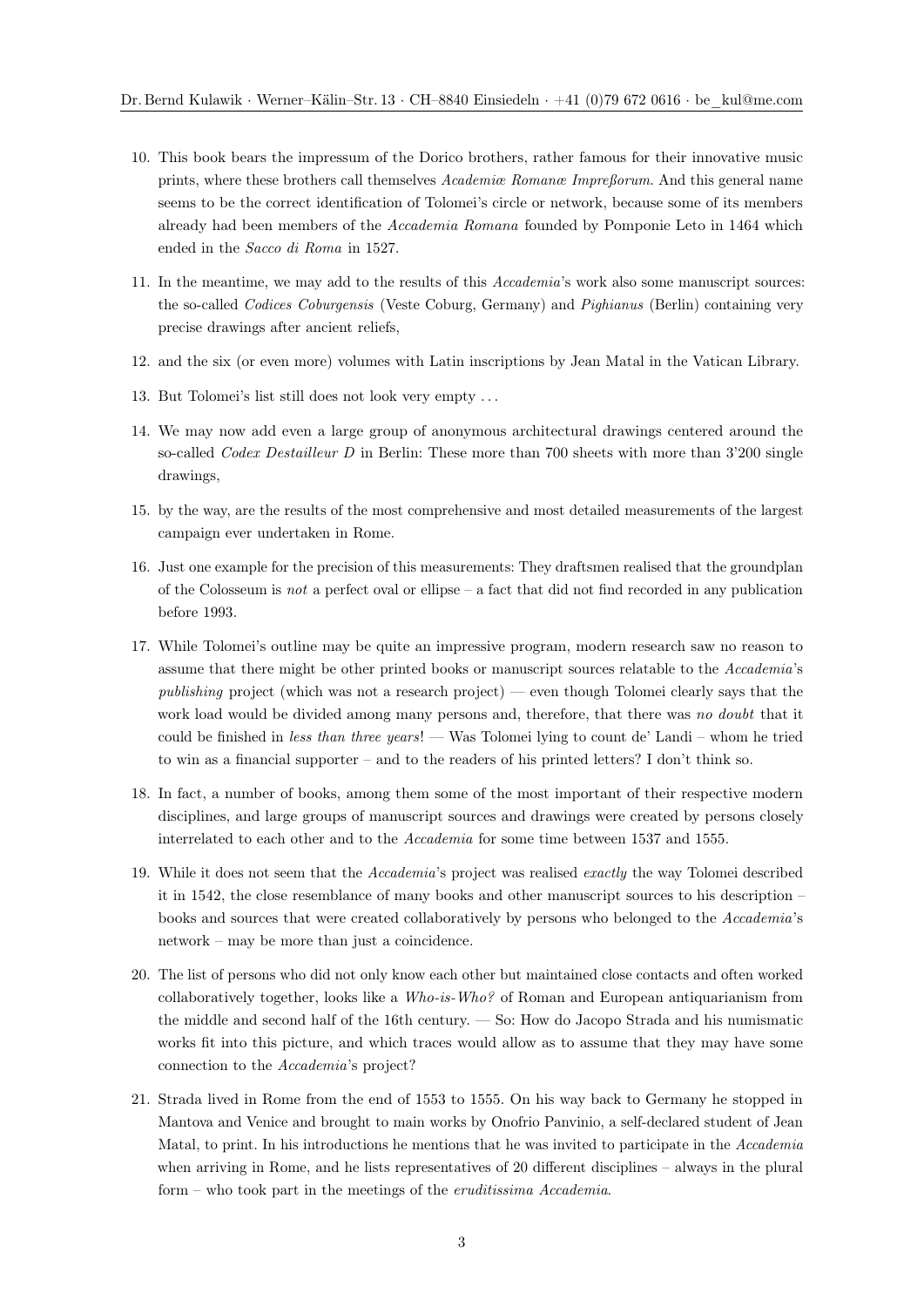- 22. And he also gives some names of these members, among them Antonio Agostín who had to intervene when Panvinio became angry about the mistakes and errors in Strada's edition of his books.
- 23. So, may or should we even see Strada's *Magnum ac Novum Opus*, his *Diaskeué* or even his printed *Epitomé* from 1553 as contributions to the *Accademia*'s project? Well . . . no . . . or at least: with lots of caution: As you may have learned already from Dirk Jansen's and Volker Heenes' papers, the *Magnum ac Novum Opus* was started in the late 1540s or in 1550 under the commission of Hans Jakob Fugger. And when Strada went to Rome from Lyon immediately after he had printed his *Epitomé* there in 1553, he knew already about the ongoing project in Rome. Maybe he had been in Rome earlier, maybe because he had heard of it via Tolomei's *De le Lettere libri sette* of 1547 — or maybe because of the connections Fugger may have maintained with some of his fellow students when he studied law with Alciato, among them almost certainly cardinal Antonie Perrenot de Granvelle and maybe also Agostín and Matal. It is even possible that Strada also studied with Alciato and that he met Fugger already in Bologna.
- 24. To me, it seems, that the idea to collect representations of *all* ancient coins as a purpose in itself *and / or* as an invaluable means for historical studies was something that was 'in the air' around the 1540, especially among the students of Alciato. And Strada's *Epitomé*, though 'only' a *Bildnisvitenbuch* may have been intended also as an 'entrance billet' to the Roman circle.
- 25. So maybe Fugger and Strada started the *Magnum ac novum opus* as a somewhat independet project, but both must have seen – and used – their networks as a source of information and to gain access as many items as possible. And this cannot have been a one-way street but rather a fruitful exchange. In fact, the similarity of the title page of volume one of the *Magnum ac novum opus*, dated to 1550, with that of an independent volume made by Fugger in Rome in 1554, suggests that there was at least one important receipient of this second volume in Rome and / or in France – where the book is kept today in the *Bibliothèque de l'Arsenal* of the *Bibliothèque nationale* in Paris, and names like those of the cardinals Ippolito d'Este, Jean du Bellay, Alessandro Farnese or Granvelle and even Goerge d'Armagnac come to mind easily.
- 26. Though the personal relations of Strada and Fugger and their common interest to collect and study ancient objects – especially coins and medals – may be sufficient to suppose a close relation between Strada's numismatic works and the *Accademia*, we may – and should – ask, if there is some trace of such a supposed connection or even collaboration. I would like to explain some hypotheses in this regard by comparing one of Strada's more than 10'000 drawings with architectural studies carried out for the *Accademia* in Rome in the 1540s and early 1550s: On the left you see the splendid cover of the first volume of the *Magnum ac Novum Opus* as it has

been identically made for all the 29 volumes now in Gotha – and on the right Strada's depiction of a coin showing the *Curia Iulia* at the Forum Romanum,. . .

- 27. which today after heavy 'restaurations' and dismanteling of all medieval and baroque changes, looks like this: You may notice that there are rows of holes in the façade that seem to have served as supports for the end of beams for a roof – though their irregularity does not suggest that this roof has been part of the original construction.
- 28. Based on these holes in the façade and depictions like the coin that Strada may have used and 'corrected', a typical modern reconstruction of the Curia's original appearance in the first centuries looks like the one on the right. You easily may recognise that the reconstructed roof does not fit with the rows of holes – look at the end where the roof meets the façade...